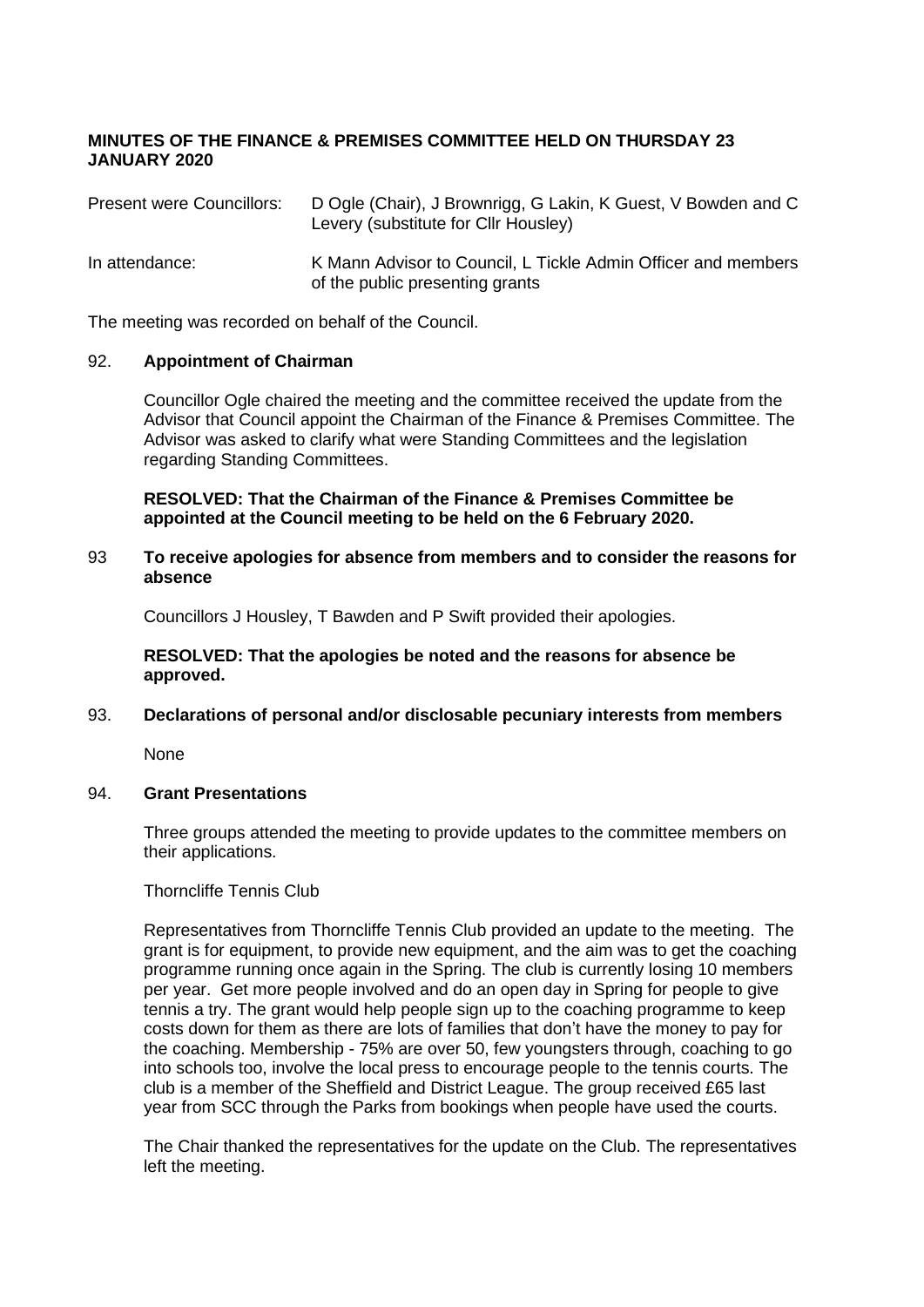#### Friends of Grenoside Green

Representatives from the Friends of Grenoside Green provided an update to the meeting. The Green is in the middle of the village, the council closed the library, kept the green from being developed on, the Friends maintain the green for the village. Great views from the green area. Opened the green in 2007, looking tired and needed to be replanted, decided to do a Bee Friendly Green. It has been very successful and ongoing to plant the green area. School children came and saw all the bees. 3 sculptures are already on site. The Friends group now want to celebrate what they have done to help the bees by putting a sculpture on top of the stone that is already in place. Real focal point and school children will be able to see it. The plants are given through private funding or the community fund from Tesco. The group have also received funding from the city Council's ward pot. The Parish Council provided some funds 4 or 5 years ago. Whole project is run from grant funding. Bee box installed, not a beehive. They publicise the Green in Grenoside News and write updates in the magazine, noticeboard on the Green and four information boards in different locations. The Bee Sculpture proposed would be 1m long, same size as the stone. The group would be happy to have a plaque added to the sculpture if it is approved by Council, that Ecclesfield Parish Council provided the funding for the sculpture.

The Chair thanked the representatives for attending the meeting and they left the meeting.

#### Chatty Crafters

Representatives from Chatty Crafters provided an update to the meeting. The grant application would allow the group to pay the rent for the community room, and to get some public liability insurance. The group is for the local community to work on crafts, disabled people attend, they encourage men to join the group, very friendly and meet every Tuesday. 9 people in the group currently however they have had up to 12-15 members previously. The group helps with loneliness, they promote the group at the WI and other places members attend. No funding from anywhere else. Small group, self funding, numbers dwindled, rent more and want public liability insurance. Cannot continue under these circumstances.

The Chairman thanked the representatives for attending and they left the meeting.

#### **RESOLVED: That a decision on whether to approve the grant applications would be made under confidential matters.**

#### 95. **To identify items for discussion which may require the exclusion of the press and public**

Items 106 put into private session, moved up the agenda to be discussed in public session.

#### 96. **Investments**

The committee considered the council's current investment with Scottish Widows Bank. A discussion took place around investing with CCLA Property Fund. It was agreed to discuss the investment with CCLA once again in April 2020.

#### **RESOLVED: That the CCLA Property Fund be considered at the Finance & Premises meeting in April 2020.**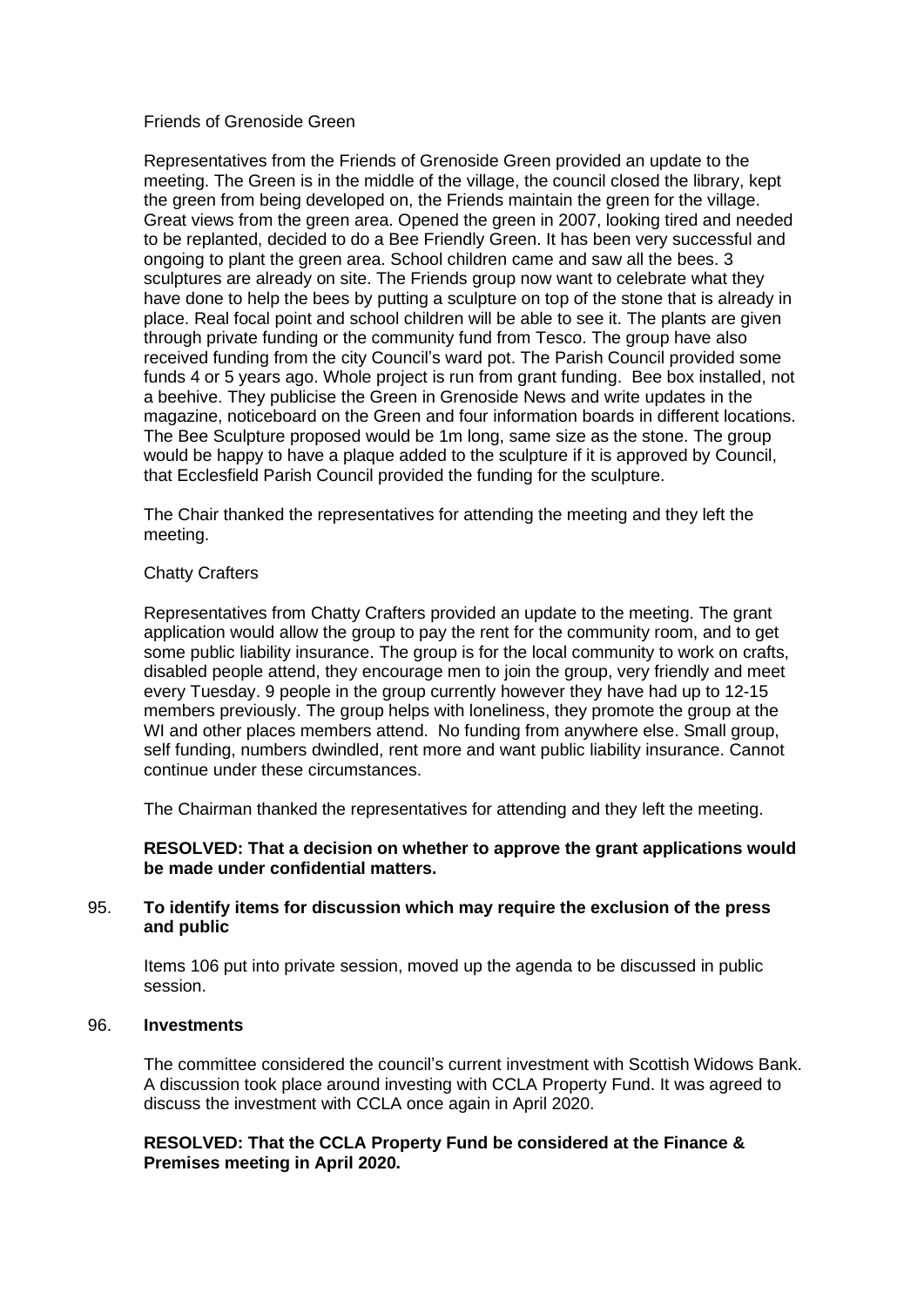#### 97. **Minutes of the previous meeting of the Finance & Premises Committee held on the 12 December 2019 for information.**

The committee received the minutes of the previous meeting held on the 12 December 2019.

**RESOLVED: That the minutes from the meeting held on the 12 December be noted.**

# 98 **Accounts**

#### 98.1 **Income and Expenditure Report and Bank Reconciliation**

The Advisor to Council provided an income and expenditure report up to the 31 December and bank reconciliation for the Current Bank Account and the Imprest Bank Account.

#### **RESOLVED: That the reports and bank reconciliations be noted.**

98.2 List of Payments December 2019

The list of payments were considered and retrospectively approved as Council had delegated permission to the Finance & Premises Committee to approve the payments. (List of payments attached to the minutes)

# **RESOLVED: That the list of payments from December 2019 be retrospectively approved.**

98.3 Precept update 2020/21

The Advisor updated that the letter requesting the precept and Council Tax Support Grant (CTSG) had been sent to Sheffield City Council for £267,735. The City Council had questioned that the increase was almost 70% and asked if this was correct. The Advisor updated that the stated figures were correct. The Advisor was preparing the annual booklet explaining the budget for 2020/21. The Advisor was asked to contact the City Council to ask if the booklet could be delivered along with the council tax notification letter for 2020/21 to residents of Ecclesfield Parish Area. If the City Council could not do this then quotations for local leaflet distributor would be provided for Council.

# **RESOLVED: That**

# **i)** The update that the precept notification letter had been sent be noted; and<br>**ii)** The annual parish booklet be costed to be circulated to all households by

- **ii) The annual parish booklet be costed to be circulated to all households by Sheffield City Council or another distributor.**
- 98.4 Grants Awarded update

The report provided showed the grants budget figure for 2019/20, a list of grants already approved and the power to spend the funds from this budget and a balance of £10,403.81 at the 31 December 2019.

#### **RESOLVED: That the update be noted.**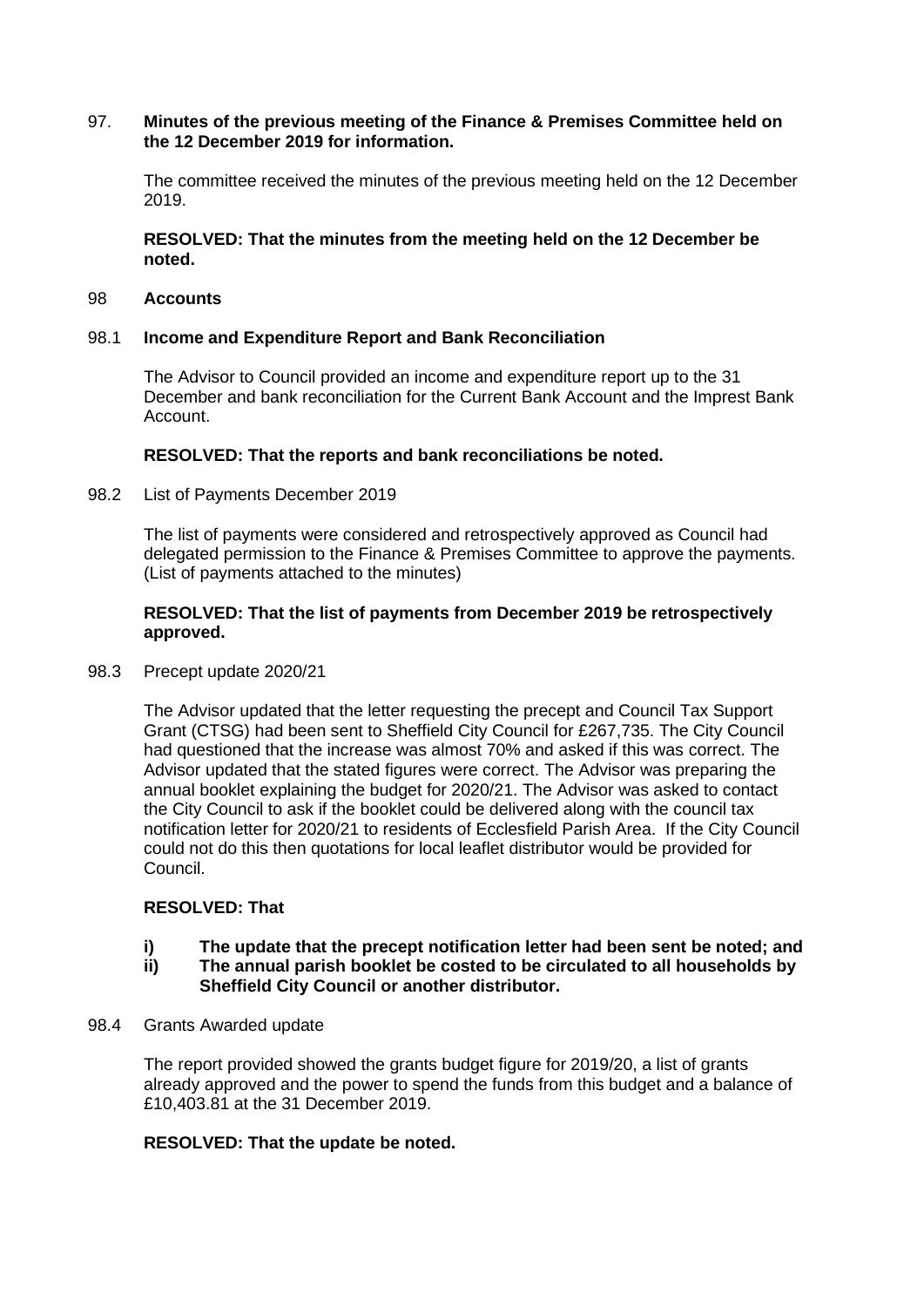#### 98.5 Archive Project Costs

The Advisor to Council provided an update on the current archive project costs. 250 calendars had been purchased and to date there were 90 copies unsold. 4,800 postcards were purchased and it is unknown how many are currently unsold.

# **RESOLVED: That the update provided be noted.**

**9**8.6 Chairman's Chain

A report previously circulate was considered. The cost of the cabinet would be brought to the next meeting. The new chains need prices and pictures, can the crest be made to stay on the new chain or the one in the cabinet. Photos on the table instead of emailed or printed with the agenda.

#### **RESOLVED: That the Chairman's Chain and cabinet be considered at the next Finance & Premises meeting in February 2020.**

98.7 Thorncliffe Leisure Centre

The Advisor to council updated that the payment of £16,934 had been sent and the next payment would be due on the 20 January 2021.

#### **RESOLVED: That the update be noted.**

99 Financial Strategy Review

The committee reviewed the Financial Strategy and suggested that the balance of a previous Chairmans allowance be allocated within the Financial Strategy for Defibrillators at One Stop.

## **RECOMMENDATION TO COUNCIL: That, subject to the additional funds from the past Chairman's Allowance being included in the Financial Strategy, the document be adopted.**

100 South Yorkshire Pension Authority (SYPA)

The committee considered the direct debit consultation information provided by SYPA.

#### **RESOLVED: That the consultation response be that the Council will pay SYPA pension contributions by bank transfer, not direct debit from the 1 April 2020.**

Item 106 was discussed in public session (minuted below)

#### 106 **Mortomley Park Play Area**

The committee considered the email and request from Sheffield City Council with regard to providing funding to refurbish the climbing frame.

The committee wanted to see the 3 quotes and consultation responses from the Parks department at SCC.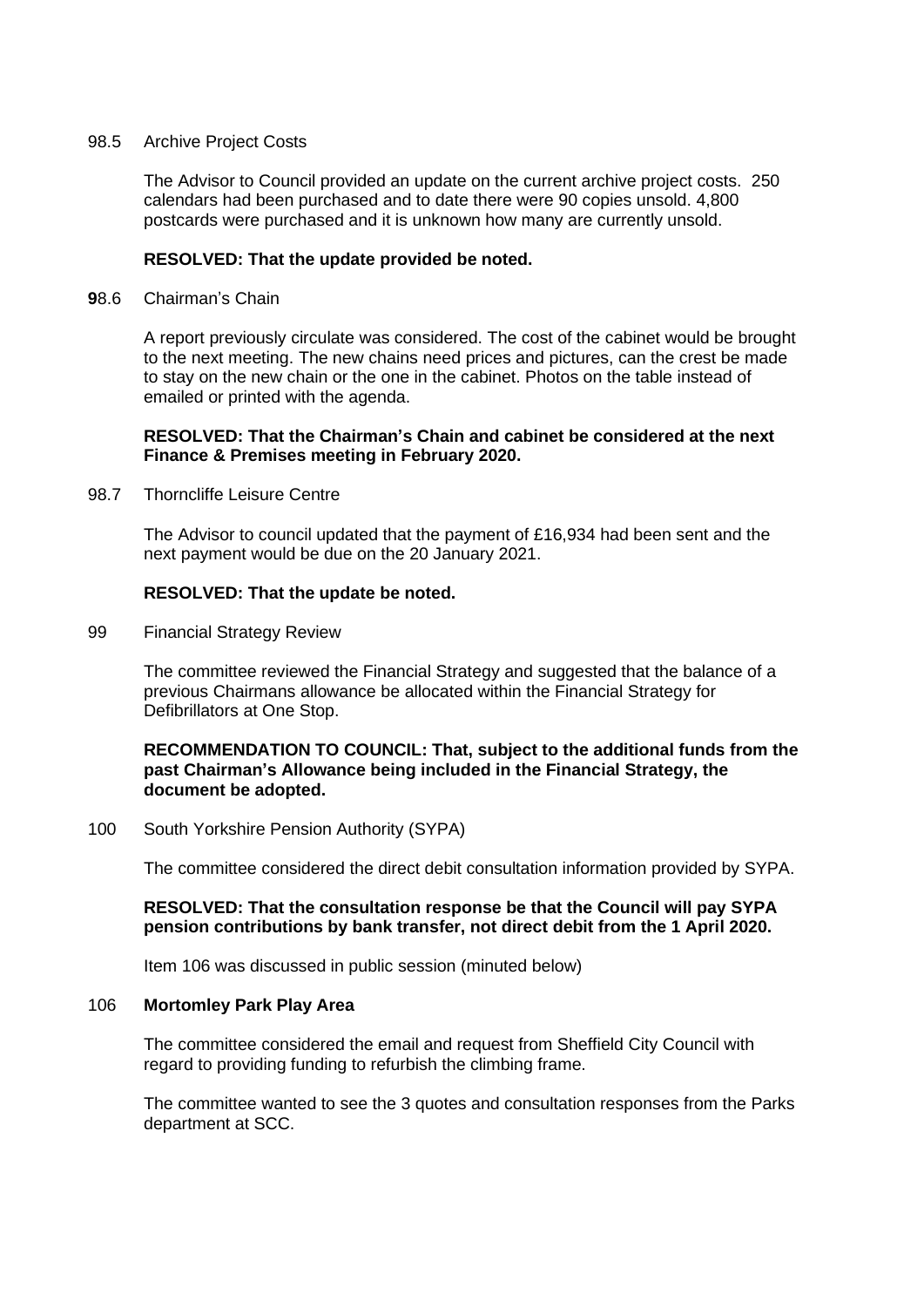# **RESOLVED: That**

- **i) Clarification is provided after the consultation took place and a copy of the 3 quotes for the repairs/refurbishments; and**
- **ii) A member from the Parks Dept be invited to attend the next Council meeting on the 6 February 2020.**

#### 101 **Confidential Matters**

#### **RESOLVED: That the committee approved the motion to discuss confidential matters in private.**

### 102 **IT Provision**

The IT Report provided was considered and the quotations received. The committee agreed that the HP equipment was the preferred option. The current contactor be asked to install the new equipment and software and charge the hourly rate of £38.00.

#### **RECOMMENDATION TO COUNCIL: That**

- **i) 3 new PC's and 2 new laptops be purchased at a cost of approx. £3,000; and**
- **ii) The current contractor be asked to set up and install the new PC's and Laptops at the hourly rate of £38.00.**
- 103 Fire Alarm System

It was agreed to defer the update on the upgrading of the fire alarm system to the next meeting as the quotations had not been received.

#### **RESOLVED: That the upgrading of the Fire Alarm System be considered at the next meeting of the Finance & Premises Committee.**

104 Telephone System

A report had been circulated to the committee members. It was agreed to defer this item for discussion to the meeting of Council on the 6 February 2020.

#### **RESOLVED: That the Telephone System report be submitted to Council on the 6 February 2020 for consideration.**

#### 105. **Grant Funding**

All the grants were considered and approved as follows:

- 105.1 Thorncliffe Tennis Club grant of £1,456.72 Local Government (Miscellaneous Provisions) Act 1976 s19
- 105.2 Friends of Grenoside Green grant of £1,100 Local Government Act 1972 ss111 and 137 at a cost of £1,100. It was agreed to ask for a plaque to be mounted on the sculpture showing that Ecclesfield Parish Council paid for the sculpture.
- 105.3 Chatty Crafters grant of £801.00 Local Government Act 1972 s 144